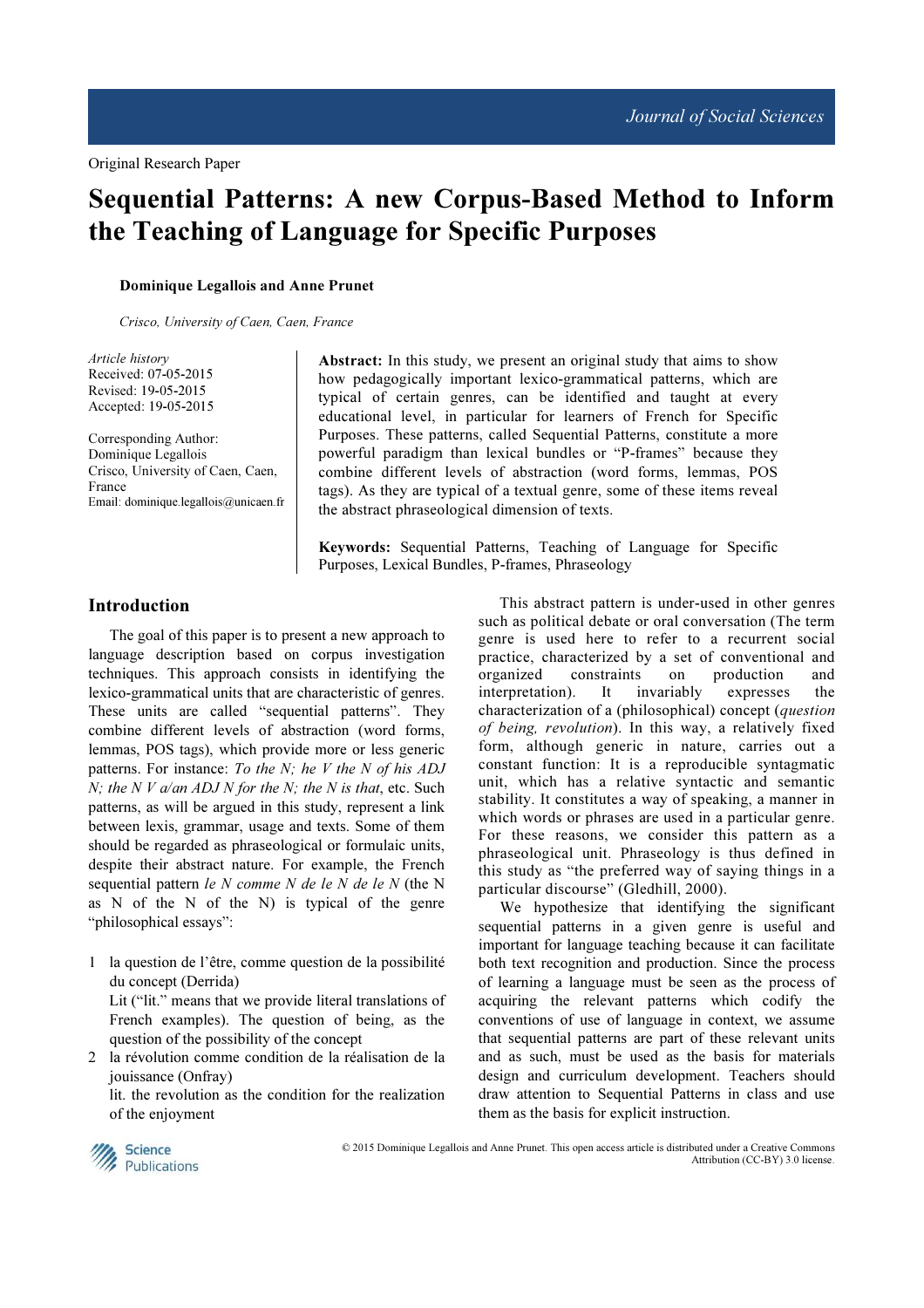In the framework of this new approach to language description, this paper aims to contribute to our understanding of the efficacy of genre-based teaching for building learners' genre knowledge and improving their L2 writing and reading abilities. The focus of this paper will be on French for Specific Purposes (FSP) and the teaching of written scientific texts.

The article begins with a review of previous inductive corpus research on lexico-grammatical patterns: Lexical bundles and P-frames. Their importance for language teaching is highlighted as well as their limits. In the following section, we describe the method used for the extraction of Sequential Patterns and present an empirical investigation of Sequential Patterns that are typical of scientific discourse. The corpus investigated (TAL corpus) consists of Natural Language Processing papers (The TALN proceedings corpus is a subset of the scientific articles presented at the Traitement Automatique des Langues Naturelles (TALN) and Rencontre des Étudiants Chercheurs en Informatique pour le Traitement Automatique des Langues (RECITAL) conferences from 2007 to 2013. This corpus consists of 586 articles totalling about 2 million words. It is available at http://redac.univtlse2.fr/corpus/taln\_en.html. For the present study, we used part (986 049 words) of the whole corpus): We identify Sequential Patterns of unusual frequency in this genre in comparison with a suitable reference corpus (political discourse and critical reviews). This method highlights the typical structures of the scientific genre, but also the constructions that can cause problems from a teaching perspective.

The aim of the third section is twofold: (1) To demonstrate how the phraseological dimension of a text genre can be uncovered; (2) to present the key steps involved in creating inventories of Sequential Patterns, according to their location in texts.

The approach advocated here is consistent with both Construction Grammar (Goldberg, 1995) and Pattern Grammar theories (Hunston and Francis, 2000); it shares with them the view that phrasal constructions which consist of grammatical, lexical, semantic and pragmatic relations are the primary units of meaning. There is no clear-cut division between regular and phraseological expressions. As a result, these expressions can be simply taught and learned as whole units.

# Previous Research on Lexico-Grammatical Patterns in Language Teaching

# Corpus Linguistics

Over the last twenty years, corpus linguistics has become one of the fundamental methods for analyzing languages. It is used in a wide variety of applied settings: Genre analysis, lexicography, discourse analysis, stylistics, grammar, description of specialized texts, language teaching, translation, phraseology-to mention

just a few. It is characterized by four main features (Biber et al., 1998): (1) Corpus linguistics is, by definition, empirical: Language patterns are observed in real (spoken or written) texts; (2) these texts are representative samples of language and are stored as electronic corpora; (3) the analysis relies on computer software or programs to identify and count linguistic patterns; (4) the analysis depends on both quantitative and qualitative techniques.

With the development of corpus linguistics, electronic corpora and software tools, there has been increasing interest in the ways in which phraseology or formulaic language (Wray, 2002) -the tendency for words to appear in some environments more than otherscan be identified in large text corpora. While this investigation can be conducted with a simple analysis of concordance lines, the limitation of this approach is that it is not inductive: The linguist must make a pre-selected choice of a particular word. Fortunately, several different approaches have been developed to uncover new linguistic constructs through inductive corpus analysis. In this section we briefly present two methods: Lexical bundles (or n-grams) and P-frames (or collocational frameworks). Both these methods are inductive; they do not require human intervention, such as the selection of patterns, or searches for specific units. They are said to be "corpus-driven" since the computer operates on raw texts, without any extra information.

# Lexical Bundles

Lexical bundles (or n-grams) are frequently recurring sequences of words in texts. They are strings of contiguous words that constitute a phrase or a pattern of use. They are automatically extracted from corpora. These units give insight into important aspects of the phraseology used by writers in specific genres. For example, the following recurring sequences of three or four words are frequently used in English academic writing (Biber, 2009): The fact that, at the same, seems to be, the same time, as a result of, on the other hand, a member of the, it is important to, I'd like to, etc.

The Table 1 shows a selection of the top thirty 4 grams of the TALN Corpus.

The taxonomy of lexical bundles proposed by Hyland (2008) can be applied here to categorize these units. This taxonomy is based on Halliday's metafunctions: Ideational, textual and interpersonal (Halliday, 1994).

Research-oriented lexical bundles (ideational metafunction): The units are used to express the activities and experiments of the investigator:

- Procedure: La prise en compte, etc.
- Quantification: Un certain nombre de, etc.
- Topic: Traitement automatique des langues, état de l'art, etc.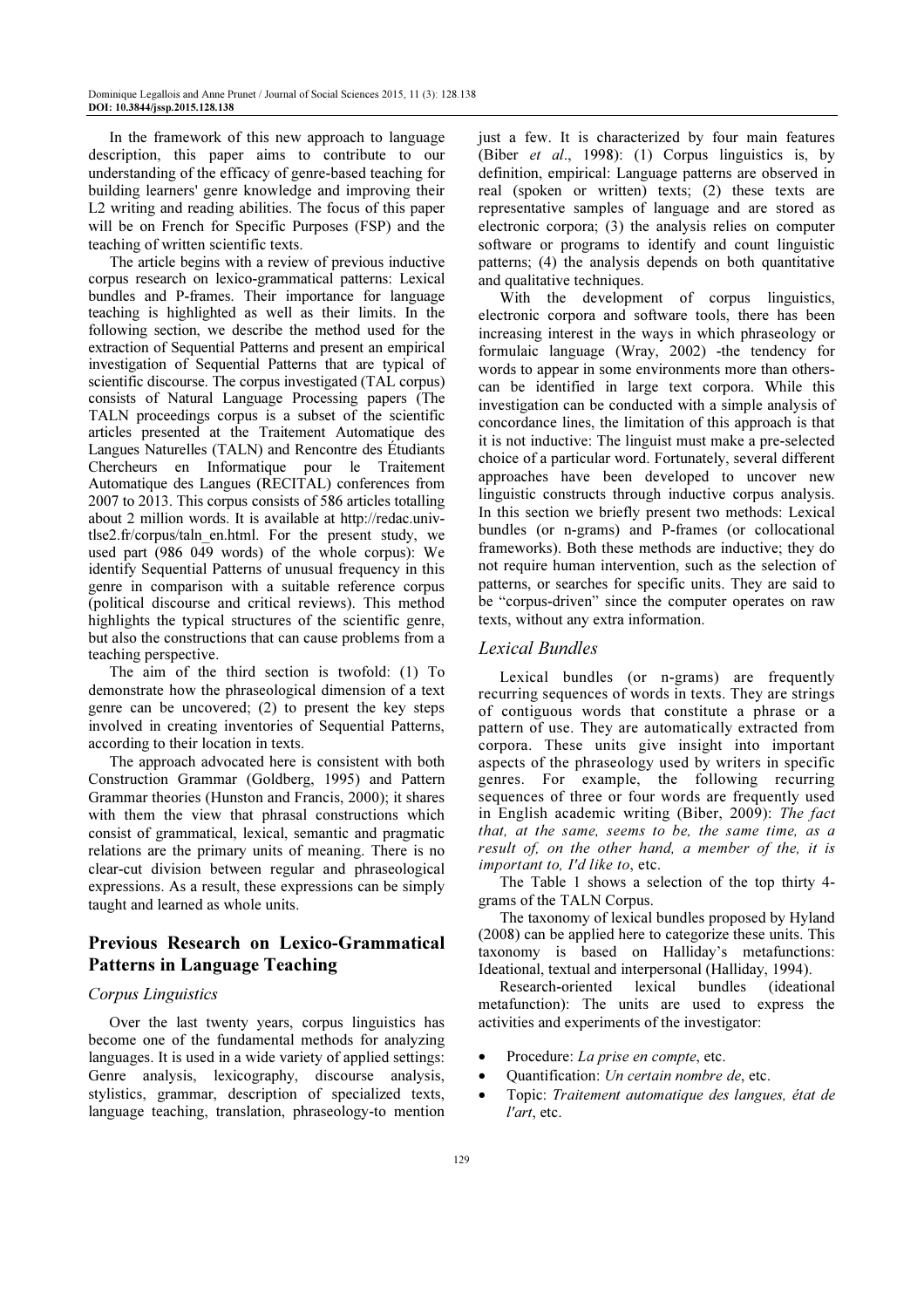| Table 1. Lexical clusters in the TAL corpus |  |
|---------------------------------------------|--|
|---------------------------------------------|--|

| c'est à dire (that is to say)              | un point de vue (a point of view)         | il est possible de (it is possible to) |
|--------------------------------------------|-------------------------------------------|----------------------------------------|
| dans le cadre de (in the framework of)     | c'est le cas (it is the case)             | d'un ensemble de (of a set of)         |
| dans cet article nous (in this article we) | la prise en compte (the consideration of) | état de l'art (state of the art)       |
| à l'aide de (with the help of)             | et d'autre part (and, on the other hand)  | au niveau de la (at the level of the)  |
| dans un premier temps (in a first time)    | il n' y a (there is no)                   | comme nous l'avons (as we have)        |
| à partir d'un (from a)                     | un certain nombre de (a number of)        | à partir de corpus (from a corpus)     |
| il s' agit de (it is a question of)        | traitement automatique des langues        | il n'est pas (it is not)               |
|                                            | (Natural Language Processing)             |                                        |
| du point de vue (from the point of view)   | d'un point de (from a point of)           | la recherche d'information             |
|                                            |                                           | (information retrieval)                |
| en ce qui concerne (in respect of)         | à partir d'une (from a)                   | dans la mesure où (insofar as)         |
| dans le cas de (in the case of)            | sous la forme de (in the form of)         | sur la base de (of the basis of)       |

Text-oriented lexical bundles (textual metafunction): The units are used to structure the text:

- Structuring signals: Dans cet article nous, dans un premier temps, et d'autre part, etc.
- Framing signals: Dans le cas de, dans le cadre de, d'un point de vue, du point de vue, etc.
- Transition signals: En ce qui concerne, etc.

Participant-oriented lexical bundles (interpersonal metafunction): The units focus on the writer's and / or the reader's attitude or evaluation:

- Writer's attitude: Nous avons montré que, etc.
- Evaluations: Il est possible, etc.

One approach to using lexical bundle analysis for teaching purposes is to compare and contrast the lexical bundles produced by students in their writings with the lexical bundles produced in professional prose. Scott and Tribble (2006) carried out a contrastive analysis of this kind. Their study showed how the performances of advanced apprentice undergraduate writers in literary studies (Polish MA English Philology students) contrast with those of authors of published research articles in the same field. For example, Scott and Tribble noted the low use of the "anticipatory it" four-word lexical bundle in the students' texts (it is hard to, it is possible to, it is true that, etc.). They attributed this low use to the fact that there is less evaluation in the students' dissertations (or that evaluation is expressed with other forms).

Another study on lexical bundles in academic writing, by Chen and Baker (2010), compared the frequently-used word combinations in a corpus of published academic texts and two corpora of student academic writing (one L1, the other L2). They concluded that both in L1 and L2 corpora, formulaic expressions increase with writing proficiency-in other words, the number of lexical bundles increases with advancing writing proficiency, which is the case both for the range of lexical bundles used (types) and the overall occurrence of lexical bundles (tokens). The study

demonstrates that prefabricated lexical patterns are not strategically used by learners, at a basic level, in order to facilitate writing, but are the result of an increasing mastery of textual norms.

Such investigations have some pedagogical implications. They argue in favor of a better integration of lexical bundles in teaching materials and call for an increased pedagogical focus on these phraseological units.

# P-Frames

P-frames (Fletcher, 2003) or collocational frameworks are sequences made up of high-frequency function words as fixed elements co-occurring with variable internal lexical slots, e.g. be  $+$  \* + to;  $a/n$  + \* + of + the; many +  $*$  + of; too +  $*$  + to (the symbol  $*$ is used to represent a gap of one word). For example, the collocational frameworks  $\text{too} + * + \text{to}$  co-occurs most commonly with the fillers young (too young to), little, stupid, etc.;  $a + * + of$  his frequent realizations such as a lot of, a number of, a couple of, a series of, a variety of, etc. Some units are more "lexical", since they are determined more directly by lexical words. For example (Stubbs, 2007): Plays a \* part in (\* = large, significant, big, major, vital, essential, key, central, full, great, prominent).

P-frames are more flexible and schematic than lexical bundles, since they provide systematic groupings of lexical bundles, which vary in only one position.

These discontinuous patterns were first described by Renouf and Sinclair (1991). Their approach was corpusbased, but not inductive since they pre-selected a small number of collocational frameworks that they had noticed and then studied them in a corpus to identify the lexical words that filled the variable slots. Recently, automatic and unsupervised extraction of P-frames from large corpora has been made possible for noncomputer specialists with software such as kfNgram (http://www.kwicfinder.com/kfNgram/kfNgramHelp.h tml; note also that the PIE (Phrase In English) database provides a powerful interface for studying Ngrams and P-Frames (http://phrasesinenglish.org/)). The Table 2 gives a selection of the first thirty 4 frames of the TALN corpus: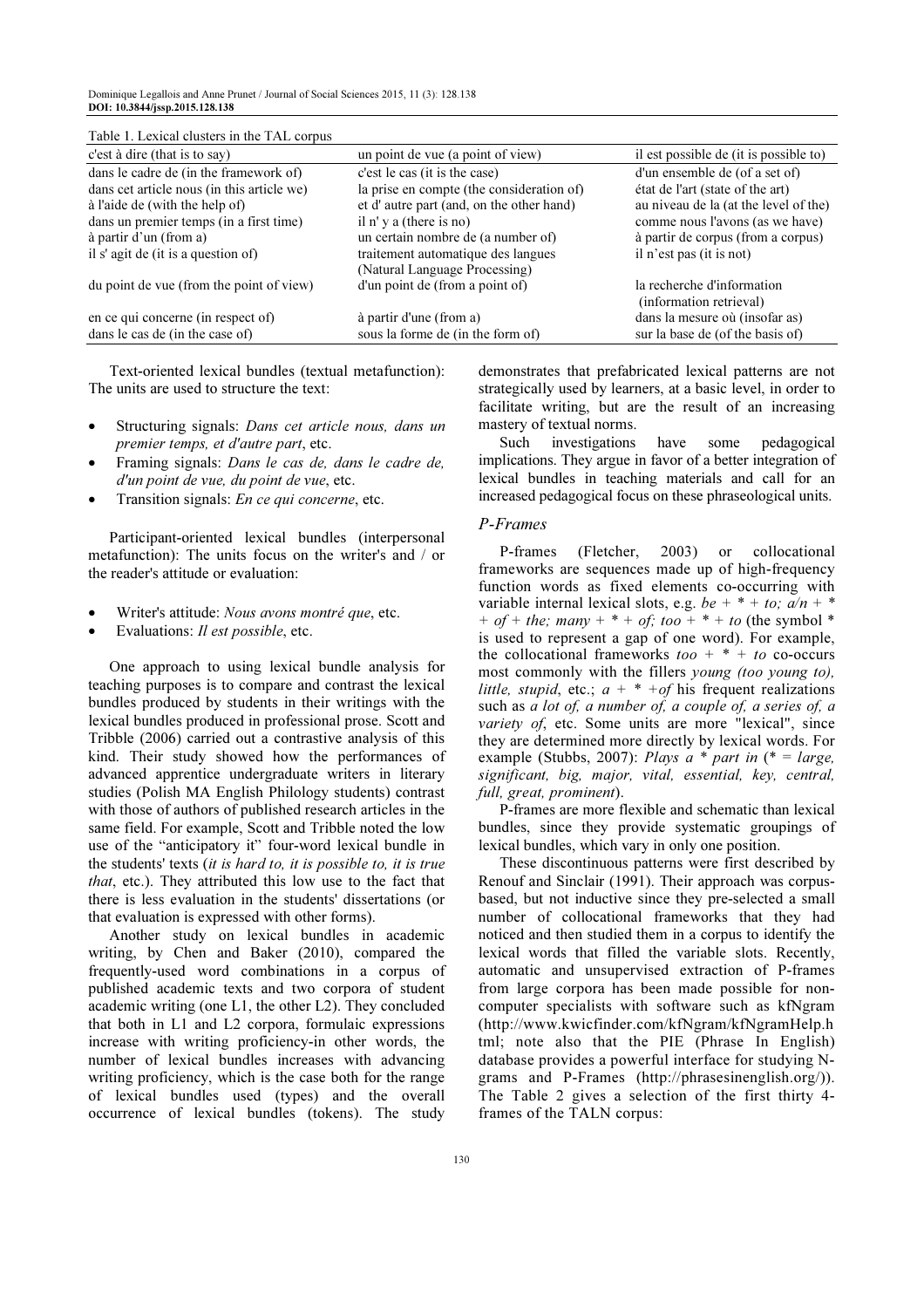Table 2. First thirty 4-frames of the TALN corpus

| de la $*$ de (of the $*$ of)          | sur la $*$ de (on the $*$ of)            | des * et des (some * and some)            |
|---------------------------------------|------------------------------------------|-------------------------------------------|
| $la * de la (the * of the)$           | $\hat{a}$ la $*$ des (to the $*$ of the) | de la $*$ du (of the $*$ of the)          |
| dans le $*$ de (in the $*$ of)        | de la $*$ et (of the $*$ and)            | dans $*$ cadre de (in $*$ framework of)   |
| $le$ * de la (the * of the)           | $\dot{a}$ * de la (at * of the)          | dans cet $*$ nous (in this $*$ we)        |
| $de * et de (of * and of)$            | il est $*$ de (it is $*$ of)             | dans $*$ article nous (in $*$ article we) |
| de la $*$ des (of the $*$ of the)     | dans un $*$ temps (in a $*$ time)        | dans les $*$ de (in the $*$ of)           |
| $\dot{a}$ la $*$ de (to the $*$ of)   | dans la $*$ de (in the $*$ of)           | pour la $*$ de (for the $*$ of)           |
| $de * de la (of * of the)$            | au $*$ de la (at the $*$ of the)         | $des * de la (some * of the)$             |
| $\text{les}$ * de la (the * of the)   | sur les $*$ de (on the $*$ of)           | $de * nous avons (of * we have)$          |
| $\text{les}$ * et les (the * and the) | sur le $*$ de (on the $*$ of)            | à partir $*$ corpus (from $*$ corpus)     |

From this table, it can be seen that collocational frameworks are extremely abstract units. There is no categorization or specification of the slot "\*", which makes their application to pedagogical practice highly problematic: It is obvious that they are too complex and schematic to be taught in the classroom.

In addition, some P-frames can be said to be homogeneous: The slot is filled with items belonging to the same lexical domain (or having the same function). For example:

il est  $*$  de (it is  $*$  of) In which the asterisk represents an evaluative adjective: Intéressant, aisé (easy), notable, possible, important, difficile...

In this case it can be said that words which regularly occur with similar patterns tend to share aspects of meaning. One could therefore consider il est \* de a phraseological P-frame. However, many P-frames are more volatile and heterogeneous. For example:

dans le  $*$  de (in the  $*$  of) in which the slot can be filled with very different words: dans le domaine de + N (in the domain of) – the complement is a noun; dans le but de + INF (in the aim of) – the complement is an infinitive.

The pedagogical use of this P-frame is therefore very complicated and its relevance is questionable.

To our knowledge, the P-frames methodology has never been applied in the field of language teaching, except for one study by Römer (2009), who compared the P-frames from three corpora (She also analysed keywords and lexical bundles):

- A collection of 45 essays written in English by upper-level university students at the universities of Cologne and Hanover, in English linguistics and English Literary Studies
- A subset of 91 English (language and literature) and Linguistics papers from the Michigan Corpus of Upper-level Student Papers (by native students)

• 30 published research articles from the field of Linguistics in the Hyland Corpus, written by native experts

The comparison revealed that:

- There was substantial overlap of 3 and 4 P-frames between non-native and native students
- Non-native and native students differ in similar ways from expert academic writers

The conclusion of this study leads to an important question:

"The information that we obtained seems to indicate that, when we deal with advanced-level academic writing, we actually move beyond the native/non-native distinction and that, in this context, experience or expertise is a more important aspect to consider than nativeness" ( Römer, 2009)

Such a counterintuitive conclusion has significant implications for the very nature of the pedagogical practice and its specific characteristics.

# **Discussion**

Lexical bundles and P-frames are useful methods for analyzing languages and texts. In addition, corpus analysis has proved to be relevant and efficient for the study of phraseology and for pedagogical material design (although adjustments are still needed for Pframes). However, the question of the granularity of the linguistic forms inevitably arises: On the one hand, lexical bundles are too specific. They are unmodified repetitions of pieces of texts. On the other hand, Pframes are too schematic. They are complex amalgamations of many different forms.

It is clear that teaching materials need to provide both conventionalized and fixed expressions and semispecific sequences that can be realized in different ways. These semi-specific (or semi schematic) sequences must be of a sufficient granularity to illustrate the core pattern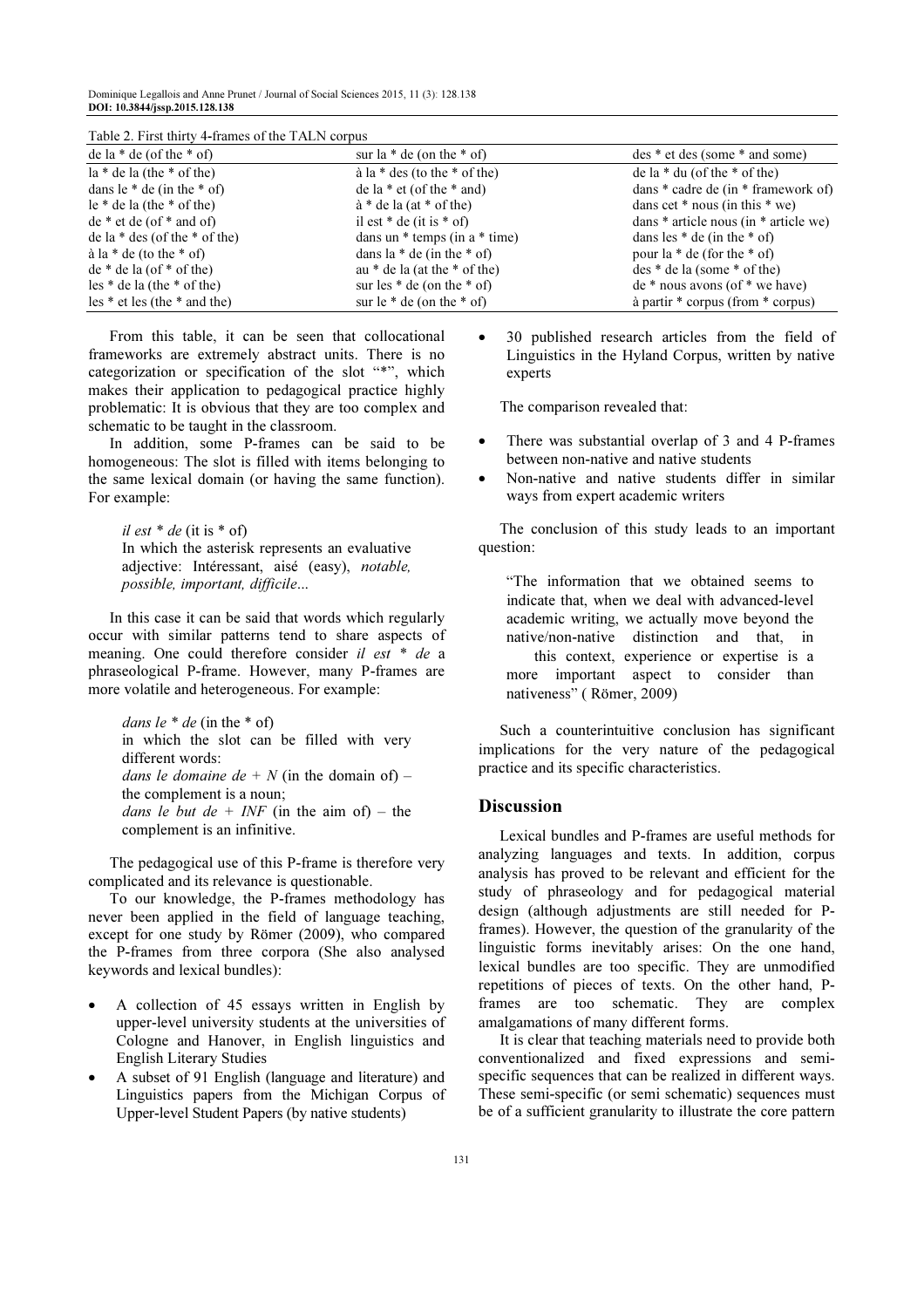of the unit and the typical lexico-grammatical realizations of this unit. We hypothesize that Sequential Patterns may have the potential to address this need.

# Sequential Patterns

### Procedure

To a certain extent, it can be said that the Sequential Patterns method is a kind of mix between lexical bundles and P-frames since Sequential Patterns are patterns that combine different levels of abstraction (word forms, lemmas, POS tags). Therefore, Sequential Patterns have a multidimensional nature (Quiniou et al., 2013). To illustrate the method of extraction with a concrete example, let us take this sentence from the corpus:

3 Il sera particulièrement intéressant de comparer le pouvoir discriminant de dépendances syntaxiques comparables en fonction de la paire de langues considérée lit. It will be particularly interesting to compare the discriminating power of comparable syntactic dependencies in function of the pair of languages considered

### Stage 1

The sentence is annotated in a hybrid manner:

- Invariable words (pronouns, determiners, adverbs, conjunctions, prepositions) are not pos-tagged. In example 3, this applies to the pronoun  $il$  (it), the preposition de (of), the prepositional locution en fonction de (as a function of), the determiner  $le$  (the)
- Very frequent lexemes are lemmatised (the verb être-to be)
- Others lexemes are pos-tagged (The Cordial tagger was developed by Synapse Développement (www.synapse-fr.com))  $(ADV = adverb; ADJ =$ adjective;  $N =$  noun; PRES = present participle,  $PASS = past particle, NP = proper noun, INF =$ infinitive, etc.)

The annotation of the sentence 3 is:

• il être ADV ADJ de INF le N PRES de N ADJ ADJ en fonction de le N de N ADJ

The whole corpus was annotated in this way.

# Stage 2

All the n-grams (from 4-grams to 8-grams) are automatically extracted from the corpus (for example il être ADV ADJ de INF; le NC PRES de NC ADJ; en fonction de le NC de NC ADJ). The result is a list such as:

 51 un N de le N 48 le N ADJ le N 47 N ADJ le N de 45 de le N ADJ de 44 dans le N de le N 42 N le N de N 41 N ADJ à le N 40 N PASS par le N 40 ADJ de le N ADJ … …………………..

### Stage 3

Chunks of texts matching the n-grams are identified by a "return to the text". Note that not all the Sequential Patterns are interpretable. For example, N le N de N is not a coherent pattern because it does not correspond to an interpretable phrase (e.g., terme l'algorithme de recherche-lit. term the algorithm of research). No coherent patterns are removed.

Below, we give two examples of Sequential Patterns in the TAL corpus:

 • chaque N être PASS comme ADJ (lit. each N to be past-participle as ADJ)

- 4 chaque partie est vue comme close
- Lit. each part is seen as closed 5 chaque candidature est identifiée comme pertinente
- Lit. Each candidacy is identified as relevant
- 6 chaque terme est considéré comme syntaxique Lit. Each term is considered as syntactic

 • nous avoir mettre en N un N (lit. we have put in N DET N)

7 nous avons mis en évidence un algorithme de recherche

Lit. we have highlighted a search algorithm

- nous avons mis en place deux types de contrainte lit. We have implemented two types of constraint
- 9 nous avons mis en œuvre des règles de résolution lit. We have implemented resolution rules

As the examples above show, Sequential Patterns constitute a more powerful paradigm than lexical bundles, since lexical bundles can be seen as specific instances of Sequential Patterns. Sequential Patterns can be compared with the Patterns investigated by Pattern Grammar theory (Hunston and Francis, 2000); like Patterns (for example, V N by N), Sequential Patterns contain a mixture of lexical items (mostly prepositions, conjunctions, frequent verbs, etc.) and abstract elements (such as nouns, adjectives, verbs, etc.). The main difference is that the former are automatically generated by computers.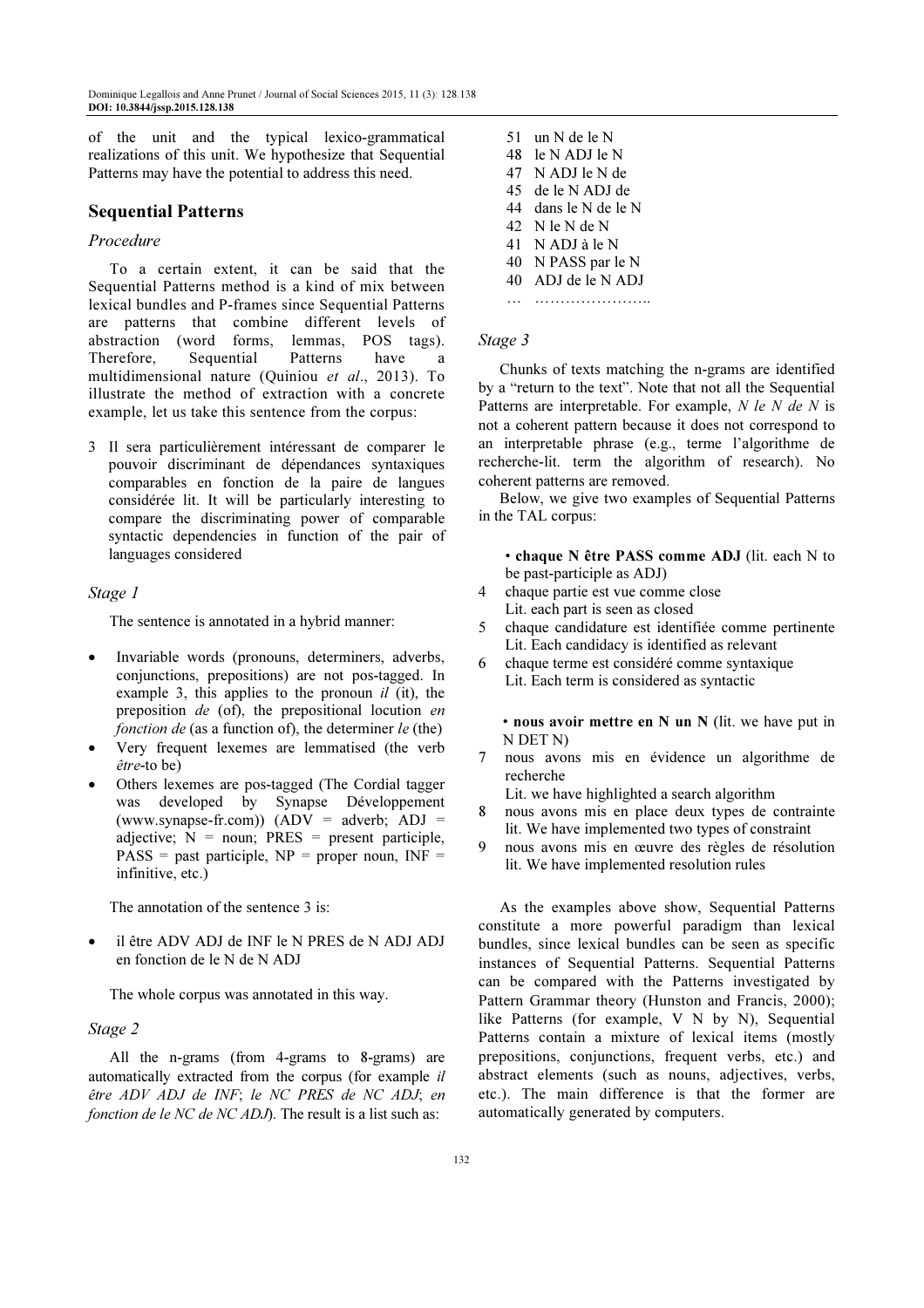### Specific Sequential Patterns

Specific (or 'keyword') Sequential Patterns can be calculated. Specific Sequential Patterns are the Sequential Patterns that occur significantly more often in the corpus than one would predict. In another words, a Specific Pattern is a pattern that is particularly frequent (a 'positive' keyword) or infrequent (a 'negative' keyword) in a corpus in comparison to its frequency in a reference corpus. By comparing the frequency of a sequential pattern in the TAL Corpus to the frequency of the same pattern in the Reference Corpus, it is possible to ascertain whether the pattern appears more frequently in the TAL Corpus than predicted, through the underlying statistical analysis based on the exact probabilities of the hypergeometric distribution (Lafon, 1984). The Reference Corpus includes political debates in the French National Assembly (999 172 words) and book, film and music reviews ('evaluative texts': 793 055 words) (From http://www.avoir-alire.com/). The results were calculated by the statistical software R (http://www.r-project.org/).

Three of the TAL Corpus Specific Sequential Patterns are given below:

### • le N de ce N être de INF

- 10 L'objectif de cet article est de présenter... lit. The goal of this paper is to present
- 11 Le but de cette expérience est de montrer... lit. The aim of this experiment is to show
- 12 Le propos de cet article est de présenter... lit. The point of this paper is to present

• ce N V de INF

13 Cet article propose de combiner les résultats de plusieurs moteurs de traduction automatique issus de systèmes de natures différentes

 lit. This article proposes to combine the results of several machine translation engines from systems of different natures

- 14 Cette heuristique a pour but de déterminer l'hyperonyme du sujet de l'article lit. This heuristic aims to determine the superordinate theme of the paper
- 15 Cette typologie permet de proposer une première interprétation lit. this typology allows to propose a first interpretation

These two constructions have an obvious role in the structuring of texts. They are text-oriented.

### • nous avoir PASS de INF

16 Nous avons décidé de structurer les objets qui composent notre représentation dans une ontologie Lit. We have decided to organize the objects that make up our representation in an ontology

- 17 Nous avons choisi de représenter le réseau avec des déclarations RDF lit. We have chosen to represent the network with RDF statements.
- 18 Nous avons proposé d'utiliser des techniques d'EI Lit. We have proposed to use the techniques of EI

This Specific Sequential Pattern conveys the writer's attitudes. It is participant-oriented.

### Implications for Language Teaching

The implications of some of these Sequential Patterns for teaching French for specific purposes are briefly presented in this section. We focus here on two families of Sequential Patterns which present considerable difficulty for learners.

### First Example: Complex Noun Phrases

Genres relate to social-cultural practices; they are determined by communicative settings and reflect different cognitive representations. They develop specific linguistic forms. These forms can be considered as phraseological because they reflect the manner in which words or phrases are used in a particular genre.

For example, compared to the debates in the French National Assembly and to evaluative texts, scientific papers greatly favor heavy nominal groups and nominalizations, in which the head noun is typically accompanied by pre-modifiers such as adjectives or nouns and/or by post-modifiers such as prepositional phrases.

### • le N de N de N ADJ

- 19 l'objectif final est de disposer d'un analyseur qui facilite l'annotation de corpus de définitions terminographiques lit. The ultimate goal is to develop an analyzer that facilitates the annotation of corpora of terminographical definitions
- 20 Nous n'avons pas encore évalué les méthodologies d'extraction de relations syntagmatiques lit. We have not yet assessed the methodologies for extraction of syntagmatic relations

### • un N de le N de un N de N

21 Dans cet article nous présentons une évaluation et une analyse des résultats d'une méthode de réordonnancement de réponses pour un système de questions-réponses

 lit. in this study we present an evaluation and an analysis of the results of a method of reordering responses for a system of questions-answers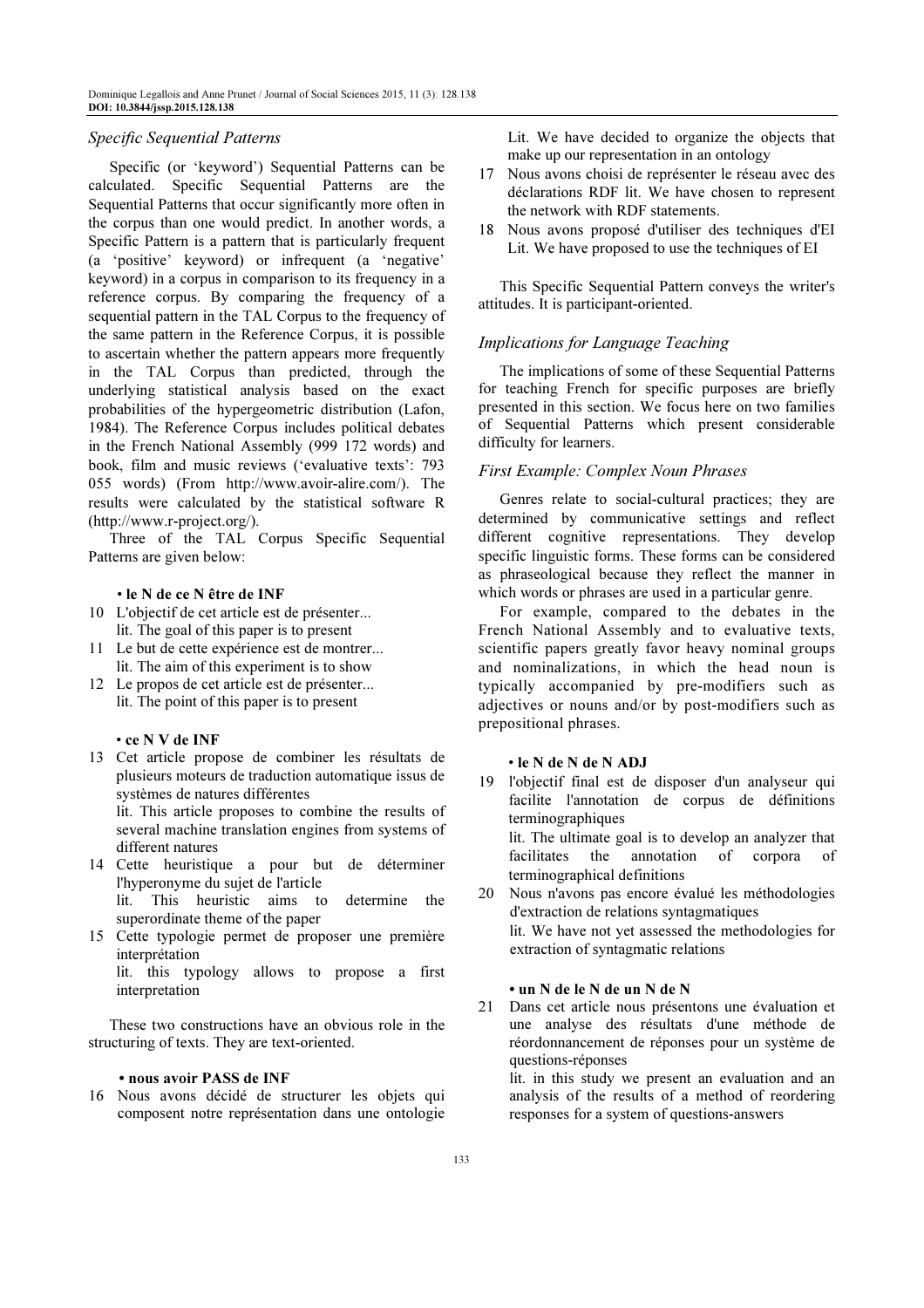While mastering noun phrase complexity and use can be analyzed as clear evidence of satisfactory proficiency, FSP textbooks do not exploit this complexity in any systematic or meaningful way, although it is clear that FSP students often have problems understanding or producing these structures. Several exercises or activities can be proposed, such as:

- Distinguishing the relevant head noun from premodifiers and post-modifiers
- Producing nominalizations from verbal phrases
- Building lengthy sentences by increasing the complexity of noun phrases

# Second example: the "se V" construction

A transitive verb is called reflexive when its action returns upon the actor, in other words, when the subject and object are identical:

22 je m'approche de la fenêtre lit. I move myself closer to the window. I move closer to the window

However, reflexive verbs can take patient subjects in a "se V" construction. A "se V" construction is a grammatical structure in which an a priori transitive verb is linked to the "reflexive" pronoun se (itself). The pronoun carries out the agentivity of the verb and the subject is the patient of the process. The result is that, contrary to the example je m'approche de la fenêtre, the sentence has a passive meaning. For example:

23 Ce problème s'explique facilement lit. This problem explains itself easily. This problem is easy to explain

This construction occurs very frequently in scientific writing. From a grammatical point of view, the construction competes with the active voice + an impersonal pronoun (on explique facilement ce problème/one may easily explain this problem) or with a typical passive form (ce problème est expliqué facilement/this problem is easily explained). From a discursive perspective, however, the "se V" construction is the norm, whereas the active voice with the impersonal pronoun on and the passive voice are infrequent.

The specificity of the construction should not be taught exclusively as a purely grammatical device, but also as a discursive form with its semantic functions. As such, Sequential Patterns are helpful. They provide us with all the configurations in which the "se V" construction plays a role:

• N se V par le N

Is a Sequential Pattern used:

To express a result

Depending on the verb, A is the result of B or B is the result of A:

24 La génération complète d'un document se fait par la production successive de tous les groupes lit. The complete generation of a document is made (se fait = makes itself) by the successive production of all the groups

Interpretation "A is the Result of B": The complete generation of a document is the result of the successive production of all the groups:

25 L'analyse qualitative se traduit par la mise en place d'un schéma d'annotation lit. the qualitative analysis is reflected (se traduit  $=$ translates itself) in the establishment of an annotation scheme

Interpretation "B is the Result of A": The establishment of an annotation scheme is the result of the qualitative analysis:

- To express an explanation
- 26 une grande part de la perte de performance s'explique par le bruit contenu dans le corpus lit. much of the performance loss is explained (s'explique = explains itself) by the noise contained in the corpus.
- to characterize the subject
- 27 Les résultats […] se distinguent par le fait d'utiliser une combinaison de multiples espaces de forte dimensionnalité Lit. The results [...] are distinguished by the fact of using a combination of multiple high dimensional spaces
- 28 Ce qu'on appelle état se caractérise par l'absence de changement lit. What we call state is characterized by the absence of change

The "se V" construction is also used in other Sequential Patterns: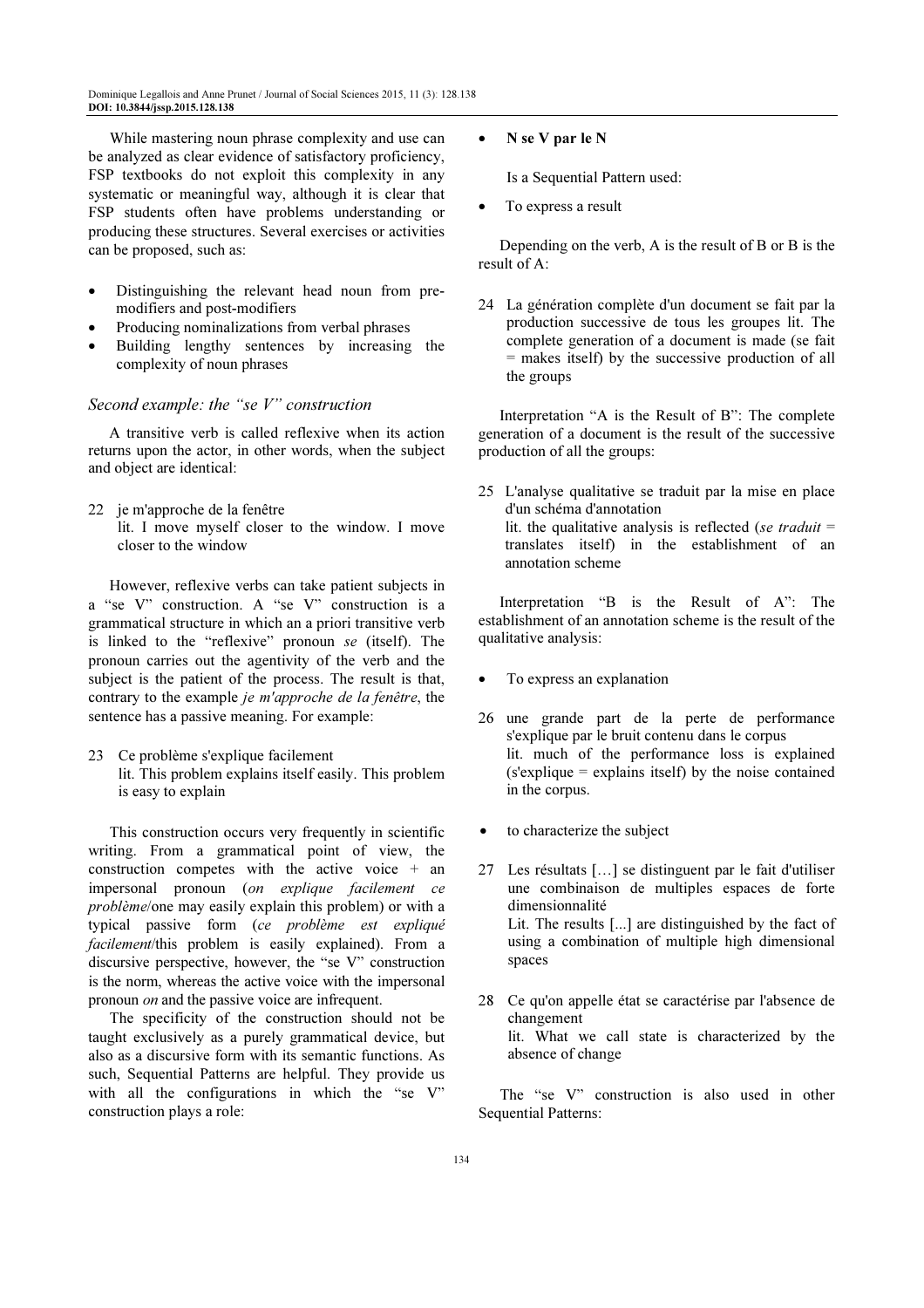### • se V sur le NC de NC

This Pattern expresses the basis of an analysis:

- 29 l'analyse morphologique s'appuie sur les règles de formation des mots lit. The morphological analysis is based on the word formation rules
- 30 Notre première approche se fonde sur l'écriture de règles
- lit. Our first approach is based on the writing of rules 31 L'approche classique se base sur l'alignement de mots

 lit. The classical approach is based on the alignment of words

### • se V en ADJNUM (Numeral Adjective) N

This Sequential Pattern fulfills a "prospective" function:

"Prospection occurs where the phrasing of a sentence leads the addressee to expect something specific in the next sentence" (Sinclair, 2004):

32 Notre chaîne de traitement se décompose en trois étapes

lit. Our processing chain consists of three steps.

33 La génération du groupe de propositions […] se déroule en deux phases lit. The generation of the group of proposals [...] takes place in two phases.

These examples show that a grammatical phenomenon should be simultaneously taught with the discursive or textual functions that it concretely helps to express.

# Distribution of Sequential Patterns and Lexical Bundles

# Distribution of Sequential Patterns

In this section, we investigate the distribution of lexical bundles and Sequential Patterns in the scientific paper (Römer (2010)): In which parts of the text do these units preferentially appear? In the abstract, in the introduction, in the first part (first section), in the last part, or in the conclusion?

We analyzed thirty papers in the TAL Corpus. Applying the statistical method described above, we identified the units significantly attracted by the five parts. The results with frequencies below are presented in the different categories:

### Abstract

- Lexical bundles: Cet article présente (18); dans cet article nous (16)
- Sequential Patterns: Dans ce N nous V un N (15); V un N pour INF(10); le N de N de N ADJ (29); nous  $V$  en N le N (11); un N ADJ de le N (40)

### Introduction

- Lexical bundles: Cet article est (25); dans le cadre de (18); le domaine de (16); dans cet article (52); en termes de (12); dans la section (28); du point de vue (20); dans cet article nous (22)
- Sequential Patterns: Dans le N NCMIN nous  $V(43)$ ; le N en N de un N (30); N à N de N NP (25); nous V le N de (61)

### 1st part

- Lexical bundles: A l'aide de (22); comme par exemple (21); dans la phrase (15); de ce type (17); le plus souvent (13); l'analyse de (10); nous présentons dans (13); tout d'abord (23)
- Sequential Patterns: Le N entre N ADJ (34); ne être pas ADJ de  $(28)$ ; V à le N de INF $(18)$

## Last Part

- Lexical bundles: Le nombre de (65); les résultats de (40); dans le texte (25); par rapport à (30); dans le tableau (25); il s'agit de (26); les résultats obtenus (28); par rapport au (27)
- Sequential Patterns: Avec NP V N et NP V (48); le N de chaque N (37); il être ADJ de INF que (39); et NP V N (33); PASS à le N NCMIN (53); N par  $N$  à le  $N$  (66); le  $N$  parmi le  $N$  (31);  $N$  avec le  $N$ NP (33); avoir être PASS à le N de (36); que le N de N être (35)

# Conclusion

- lexical bundles: Dans cet article nous avons (16); nous avons présenté (18)
- Sequential Patterns: N pass sur le N (30); avoir PASS que le  $N$  (37); ADJ à la  $N$  de (48); le  $N$ PASS dans ce  $N$  (40);  $N$  ADJ  $V$  un  $N$  (48);  $N$  plus  $ADJ$  de  $N(20)$

We will discuss a few Sequential Patterns in relation to the sections of the paper in which they preferentially occur.

#### Section: Introduction

• nous V le NC de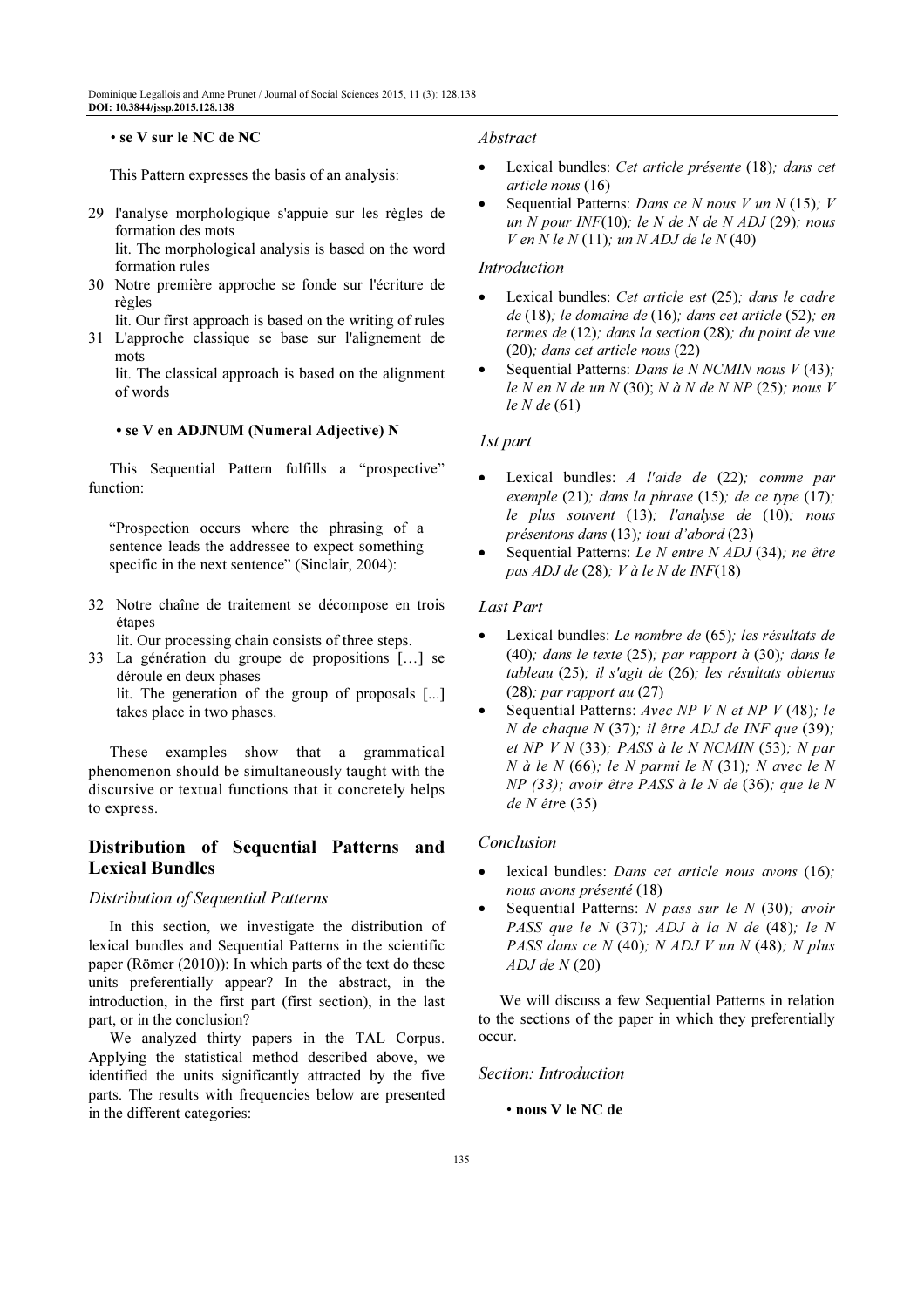- 34 Puis, nous exposons les conditions de nos expériences, en détaillant les particularités du corpus qui a servi à les mener lit. then, we describe the conditions of our experiments, detailing the specificities of the corpus that was used to conduct them
- 35 Après avoir décrit notre système et le système de prédiction que nous avons utilisé, nous présenterons les résultats de deux expérimentations lit. after describing our system and the prediction system that we used, we will present the results of two experiments

This Sequential Pattern illustrates the lexical (to describe/to present), temporal (present/future) variation of a discourse organizer. More precisely, the pattern is linked to Swales' move 3, "Occupying the niche" (that is to say, introducing the current research study in the context of previous research) and illustrates step 3, "Indicating the research paper structure" (Swales, 1990; 2004).

# Section: First Part

### • ne être pas ADJ de INF

- 36 notons qu'il n'est pas nécessaire d'encoder toutes les UT de manière identique lit. note that it is not necessary to encode all the TU in the same manner
- 37 Néanmoins, la représentation que nous proposons n'est pas exempte de critiques lit. nevertheless, the representation that we propose is not free from criticism
- 38 Dans cet article, il ne sera pas nécessaire de préciser si le texte est en format papier ou électronique lit. in this article, it will not be necessary to specify whether the text is in paper or electronic format

This sequential Pattern is used to express a denial against the putative addressee, i.e., against beliefs which the writer assumes that at least some members of his or her audience will hold. Denials anticipate some possible misunderstanding or misconception on the addressee's part. It is only logical that such a Sequential Pattern is mainly found in the first part of a paper.

### Section: Last part

# • le N entre N ADJ et N

39 La différence entre contexte processif et contexte artefactuel est plus aisée à reconnaître que celle entre contexte dynamique et contexte statique.

 lit. The difference between litigious context and artifactual context is easier to recognize than the difference between dynamic context and static context.

40 le parallélisme entre polysèmes logiques prototypiques et noms d'action ambigus n'est pas total lit. The parallelism between logical prototypical polysemes and nouns of ambiguous action is not total

This Sequential Pattern contributes to the evaluation of the comparison of two objects. Its location at the end of the paper, in the last part where the author evaluates the findings, makes perfect sense.

### Section: Conclusion

# • avoir PASS que le N

- 41 Nous avons montré que la navigation dans un texte peut être modélisée à l'aide du langage Sextant lit. We have shown that navigation in a text can be modeled using the Sextant language
- 42 Notre étude a établi que le meilleur de ces modèles est un classifieur SVM lit. Our study has established that the best of these models is a SVM classifier

This Sequential Pattern exemplifies a formulation in which a special type of reporting verb is used (show, find, demonstrate, etc.) in the past tense. Propositions are construed by the authorial voice as correct, valid, undeniable or otherwise maximally warrantable. This Sequential Pattern is a key function in the rhetorical presentation of research since it contributes to signalling the main conclusions to be drawn from the study.

#### • le N permettre de INF

This Pattern with the verb *permettre* (to allow) encodes an "enablement" relation (Jordan, 1998), which is a special type of causal relation. The enablement relation increases the ability to perform an action. The Pattern expresses the work to be done in the near future. This future can be signaled in several ways: Either by the future simple tense:

43 Dans un second temps, l'extraction de relations entre entités nommées, [...], permettra de découvrir les groupes de gènes surexprimés lit. in a second step, the extraction of relations between named entities, [...], will allow to discover the groups of overexpressed genes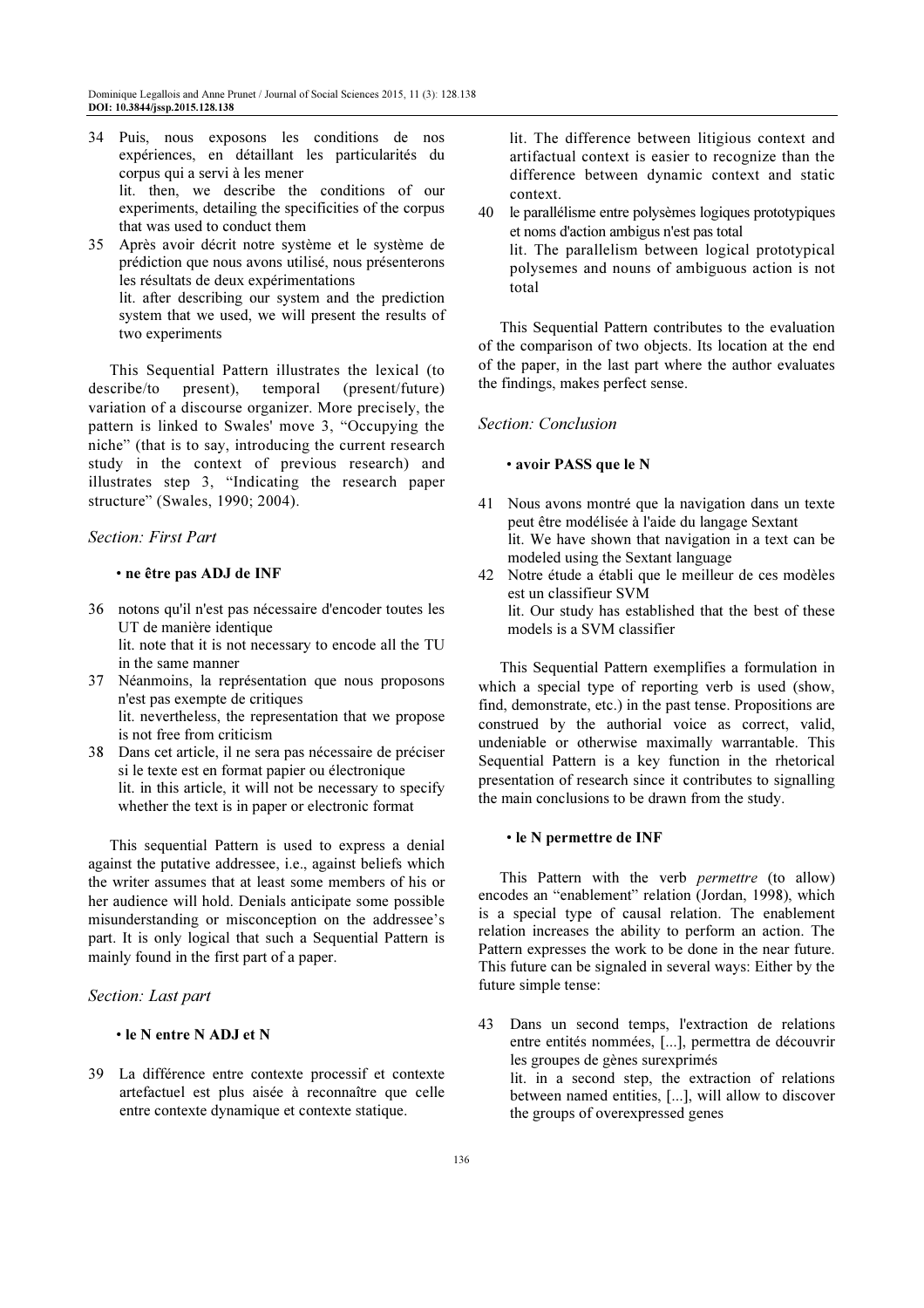Or by an infinitive expressing a perspective-for example, the verb envisager (to consider):

44 En conclusion, la méthodologie proposée permet d'envisager l'exploitation des marqueurs de thèmes pour les systèmes de segmentation automatique des textes

 Lit. In conclusion, the proposed methodology allows to consider the exploitation of the markers of themes for automatic text segmentation systems.

All these Sequential Patterns are ready-made units appropriate for a particular situation. More exactly, they are primed for use in textual organization (Hoey, 2005). They have an association with one particular part of the text, such as Introduction, First Part, Conclusion, etc. The above analysis shows how a text-type specific inventory of abstract phraseological units together with their variation, functions and textual distribution can help FSP students to know which phrases to use and when and where to use them in a text.

# Conclusion

The main purpose of this study has been to explore the extent to which phraseology contributes to academic writing by identifying not only lexical bundles and Pframes, but also Sequential Patterns. From a pedagogical perspective, our approach has several advantages:

- Patterns are automatically discovered rather than manually selected. The method gives new insights into typical lexico-grammatical structures of a textual genre that are not available through introspection or intuition
- Focusing just on lexical bundles would not give students access to the full range of formulaic units that are regularly used in academic writing. As they are more variable and schematic than lexical bundles, Specific Sequential Patterns help to determine the extent of the phraseological tendency of language
- Lists of Sequential Patterns can be made and used to help FSP course designers establish relevant teaching materials; they provide teachers and learners with conventional linguistic forms and phraseological units used for text structuring
- Since the Sequential Patterns are classified according to their functions in discourse, it is possible for users to access the lists based on what they wish to convey in the text they are composing
- Sequential Patterns are not distributed randomly across texts; they are connected to their structures and associated with particular textual positions

Teaching phraseology is a complex phenomenon that must be approached from several complementary perspectives for a full understanding. In this respect, we hope that our study may contribute to this goal.

# Author's Contributions

All authors equally contributed in this work.

# Ethics

This article is original and contains unpublished material. The corresponding author confirms that all of the other authors have read and approved the manuscript and no ethical issues involved.

# References

- Biber, D., 2009. A corpus-driven approach to formulaic language in English: Multi-word patterns in speech and writing. Int. J. Corpus Linguist., 14: 275-311. DOI: 10.1075/ijcl.14.3.08bib
- Biber, D., S. Conrad and R. Reppen, 1998. Corpus Linguistics: Investigating Language Structure and Use. 1st Edn., Cambridge University Press, Cambridge, ISBN-10: 0521496225, pp: 300.
- Chen, Y.H. and P. Baker, 2010. Lexical bundles in L1 and L2 academic writing. Lang. Learn. Technol., 14: 30-49.
- Fletcher, W., 2003. Exploring words and phrases from the British national corpus.
- Hyland, K., 2008. As can be seen: Lexical bundles and disciplinary variation. English Specific Purposes, 27: 4-21. DOI: 10.1016/j.esp.2007.06.001
- Gledhill, C., 2000. Collocations in Science Writing. 1st Edn., Gunter Narr, Tubingen, ISBN-10: 3823349457, pp: 432.
- Goldberg, A., 1995. Constructions: A Construction Grammar Approach to Argument Structure. 1st Edn., University of Chicago Press, Chicago, ISBN-10: 0226300854, pp: 260.
- Halliday, M., 1994. An Introduction to Functional Grammar. 2nd Edn., Edward Arnold, London, ISBN-10: 0340574917, pp: 419.
- Hoey, M., 2005. Lexical Priming: A New Theory of Words and Language. Routledge, London, ISBN-10: 0415328632, pp: 196.
- Hunston, S. and G. Francis, 2000. Pattern Grammar: A Corpus-Driven Approach to the Lexical Grammar of English. 1st Edn., John Benjamins, Amsterdam, ISBN-10: 9027222738, pp: 275.
- Jordan, M., 1998. Enabler-enablement relations in English. Forum of the Linguistic Association of Canada and the United States (LACUS), 24, Toronto, Canada.